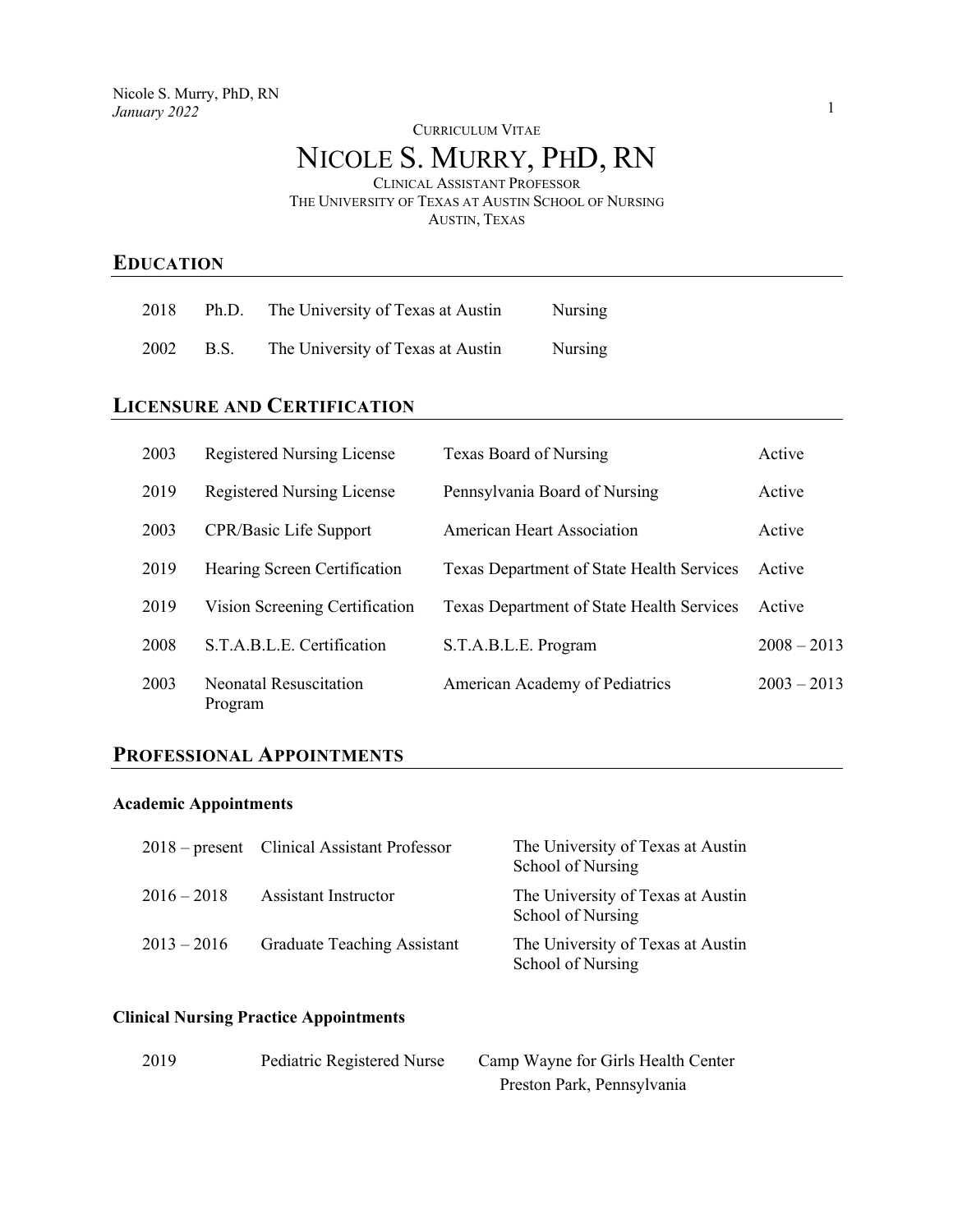Nicole S. Murry, PhD, RN

| January 2022  |                         |                                                                                                                                                         | 2 |
|---------------|-------------------------|---------------------------------------------------------------------------------------------------------------------------------------------------------|---|
| $2015 - 2016$ | Nurse Consultant        | <b>Texas Department of State Health Services</b><br>Division of Community and Family Health<br>Office of Title V<br><b>Healthy Texas Babies Program</b> |   |
| $2012 - 2013$ | Nurse Educator          | St. David's Medical Center (HCA)<br>Neonatal Intensive Care Unit<br>Austin, Texas                                                                       |   |
| $2010 - 2011$ | Nurse Manager           | San Antonio Children's Hospital (Christus)<br>Neonatal Intermediate Care Unit<br>San Antonio, Texas                                                     |   |
| $2007 - 2010$ | Nurse Educator          | St. David's Medical Center (HCA)<br>Neonatal Intensive Care Unit<br>Austin, Texas                                                                       |   |
| $2003 - 2007$ | <b>Registered Nurse</b> | St. David's Medical Center (HCA)<br>Neonatal Intensive Care Unit<br>Austin, Texas                                                                       |   |
|               |                         |                                                                                                                                                         |   |

### **SCHOLARLY ACTIVITY**

#### **SCHOLARLY PUBLICATIONS**

Walker, L.O. & **Murry, N.** (2022) Maternal stressors and coping strategies during the extended postpartum period: A retrospective analysis with contemporary implications. *Women's Health Reports*.

Kim, M.T., Zhushan, L., Nguyen, T.H., **Murry, N.**, Ko., Kim, K.B., and. Han, H.R. (2020). Development of a diabetes-focused print health literacy scale using the rapid estimate of adult literacy in medicine model. *Health Literacy Research and Practice.* 11(4) e237-e249. Doi: 10.3928/24748307-20201110-01.

Kim, M.T., Kim, K.B., Ko, J.S., **Murry, N**., Xie, B. Radhakrishnan, K. & Han, H.R. (2020). Health literacy and outcomes of a community-based self-help intervention: A case of Korean Americans with Type 2 Diabetes. *Nursing Research*. 69(3) 210-218. Doi:10.1097/NNR.0000000000000409

Kim, M.T., Kim, K. B., Ko, J., **Murry, N**., Levine, D. & Lee, J. Y. (2019). The differential role of vitamin D in Type 2 Diabetes management and control in minority populations. *Journal of Immigrant and Minority Health*, 21(6): 1266-1274.. doi:10.1007/s10903-019-00857.

Lee, J.Y., **Murry, N**., Ko, J., & Kim, M.T. (2018). Exploring the relationship between maternal health literacy, parenting self-efficacy, and early parenting practices among low-income mothers with infants. *Journal of Healthcare for the Poor and Underserved*. 29(4): 1455-1471. doi:10.1353/hpu.2018.0106.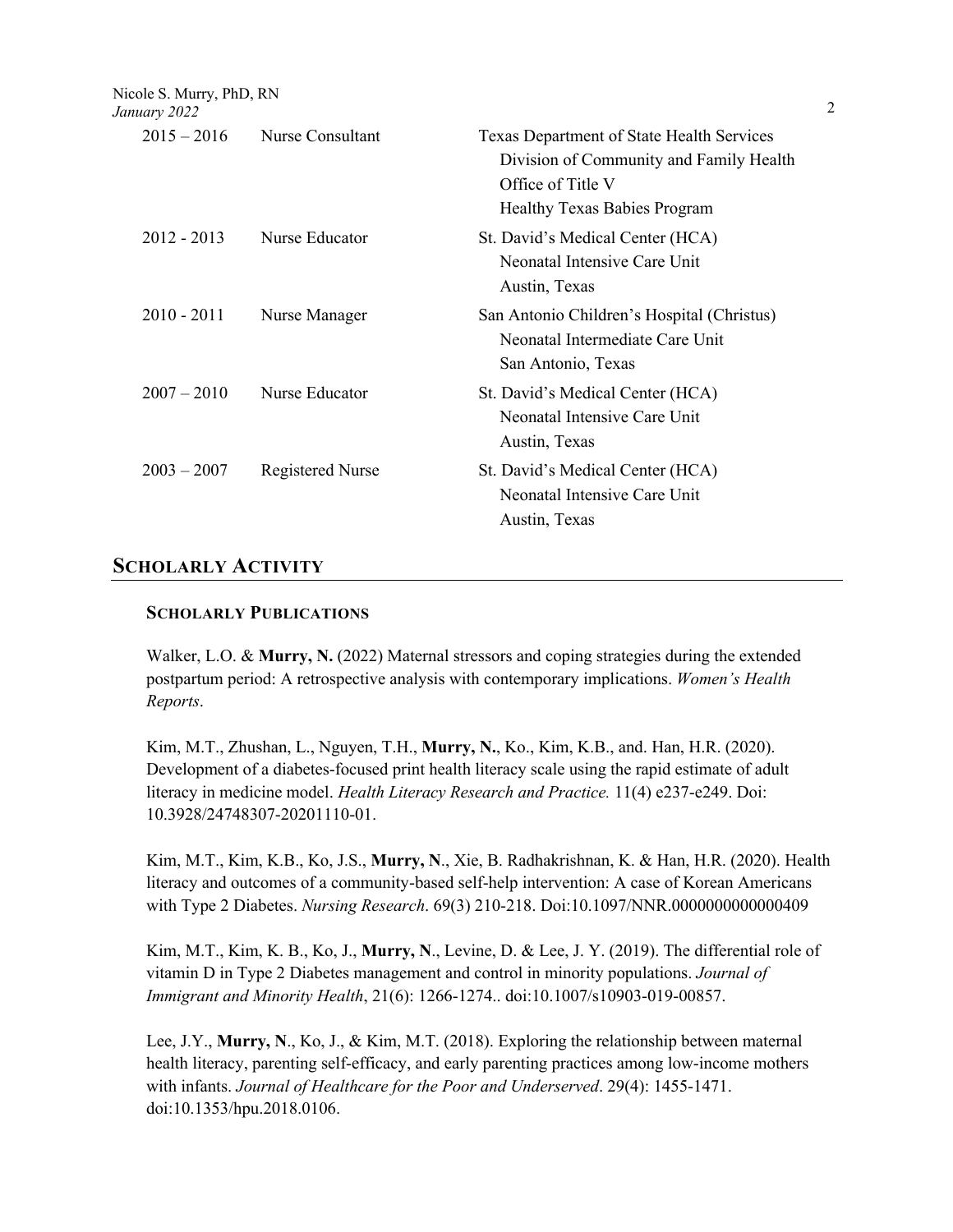Jones, T.L., Bae, S.H., **Murry, N.**, & Hamilton, P. (2015). Texas nurse staffing trends before and after mandated nurse staffing committees. *Policy, Politics, & Nursing Practice*. 16(3-4): 79-96. doi:10.1177/1527154415616254.

Jones, T.L., Hamilton, P., & **Murry, N.**, (2015). Unfinished nursing care, missed care, and implicitly rationed care: State of the science review. *International Journal of Nursing Studies*. 52(6): 1121-37. Epub 2015 Feb 23.

### **LECTURES/PRESENTATIONS AND CONFERENCE PAPERS**

**Murry, N.** & Walker, L.O. (2022). *Maternal stress and coping after childbirth: Does employment matter?* Poster presentation at the Center for Health Promotion and Research Conference. February 2022. Austin, TX.

**Murry, N.,** Kim, M. T., Hecht, J., & Ko, J. (2020). *Community health workers in central Texas: A comprehensive workforce analysis.* Poster presentation at the Center for Health Promotion and Research Conference. February 2020. Austin, TX.

Menking, P., **Murry, N**., Ko, J., Hecht, J., Huang, Y., & Kim, M. T. (2018*). What do CHWs need? Let's Ask!: Lessons from a Statewide Survey.* Oral presentation at the annual meeting of the American Public Health Association. November 2018. San Diego, CA.

Stuifbergen, A. Kim, M.T. & **Murry, N.** (2018). *Health literacy and patient outcomes.* Keynote presentation. 6<sup>th</sup> Asian Health Literacy Association Health Literacy Conference: A Health Literate Asia and Beyond. Taichung City, Taiwan, October 2018.

Benham-Hutchins, M., Hamilton-Solum, P., & **Murry, N.** (2018). *Developing and implementing an undergraduate nursing quality and safety course.* Poster presented at the 2018 Annual Innovations in Health Science Education meeting of the UT System Kenneth I. Shine, M.D., Academy of Health Science Education. February 15-16, 2018. Austin, TX.

Menking, P., Kim, M.T., Ko, J., **Murry, N.,** Huang, Y. (2017). *A Multi-Level Workforce Analysis of CHWs in Texas*. Oral presentation at the annual meeting of the American Public Health Association, Atlanta, Georgia.

Menking, P., Ko, J., Kim, M.T., Hecht, J., Huang, Y., **Murry, N.**, Royse, K., & Phillips, C. (2017). *A Comprehensive Intervention to Enhance Sustainable Work Opportunities for CHWs.* Roundtable discussion at the annual meeting of the American Public Health Association, Atlanta, Georgia.

Menking, P., **Murry, N**., Huang, Y., Kim, M.T. (2017). *Lessons Learned: CHW Workforce in Central Texas 18 Years After Certification.* Oral presentation at the Center for Sustainable Health Outreach (CSHO) Unity Conference, Dallas Texas.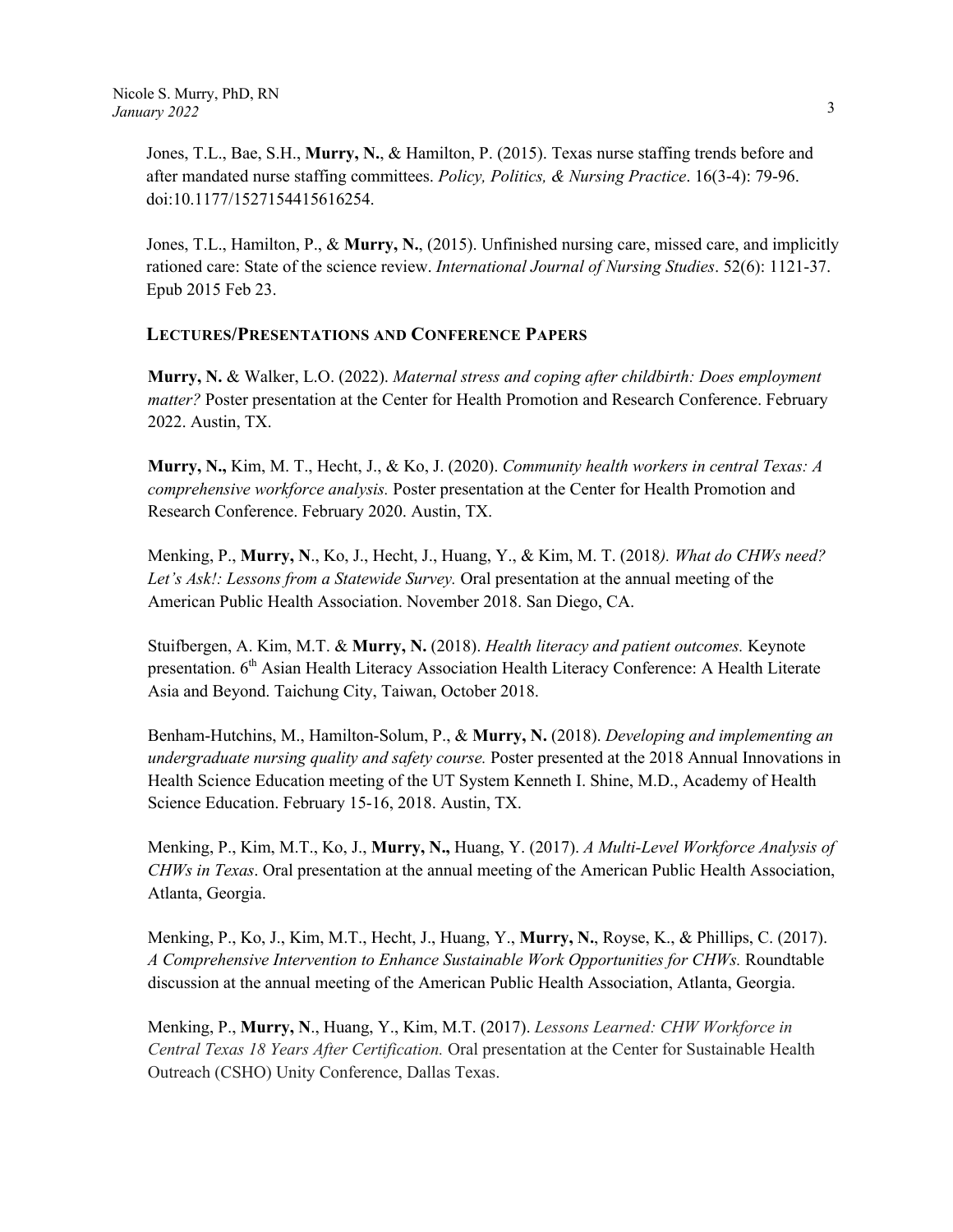Harrison, M.A., Stephens, K., **Murry, N.**, & Herrera, A. (2017). *Technology innovation in the health clinic: On-site service technology and the patient experience.* Oral presentation at the McCombs School of Business Innovations in Healthcare Delivery System Symposium, Austin, Texas.

**Murry, N.**, Lee, J.Y., Ko, J., & Kim, M.T. (2017). *Maternal health literacy in low-income mothers with infants*. Poster was presented at the Southern Nursing Research Society Annual Conference, Dallas, Texas.

Ko, J., **Murry, N.,** Lee, J., Baik, S., & Kim, M.T. (2016). *Health literacy, diabetes self-care activities, and glycemic control in low-income populations with Type 2 Diabetes.* Poster was presented at the Center for Health Promotion & Research at the University of Texas at Austin School of Nursing Annual Conference, Austin, Texas.

Lee, J., **Murry, N**., Ko, J. Baik, S. & Kim, M.T. (2016). *Maternal health literacy of low-income with infants in Travis County, Texas*. Poster was presented at the Center for Health Promotion & Research at the University of Texas at Austin School of Nursing Annual Conference, Austin, Texas.

**Murry, N.** (2016). *Fatherhood engagement activities in Texas public health programming.* Fatherhood Summit speaker. University of Texas at Austin, Austin, Texas.

**Murry, N**., Mares, T., & Nobles, J. (2015). *Every Baby Matters: Development and Implementation of a Patient Referral & NICU Education Program for Pregnant Mothers of High-risk Infants*. Poster session was presented at the meeting of the National Association of Neonatal Nurses Annual Conference, Dallas, Texas.

Jones, T.L., Hamilton, P.H., & **Murry, N.** (2015). *Unfinished Nursing Care: State of the Science Review.* Poster session was presented at the meeting of the Southern Nursing Research Society Annual Conference, Tampa, Florida.

# **FELLOWSHIPS, HONORS, AWARDS, AND GRANTS**

- Recipient, **Experiential Learning Initiative Grant**, UT Austin, 2019 2021
- Recipient, **Health Communications Scholars Program Research Award**, UT Austin, Moody College of Communication, 2017 - 2018
- Recipient, **Jonas PhD Nurse Scholar Leader Award**, *American Association of Colleges of Nursing*, 2016 – 2018
- Recipient, **Pre-doctoral Nursing Scholar Fellowship**, *Center for Transdisciplinary Collaborative Research in Self-Management Science (TCRSS)*, UT School of Nursing, 2015 – 2018
- Recipient, **UT School of Nursing Graduate Scholar Fellowship**, UT Austin, School of Nursing, 2017 - 2018
- Recipient, **School of Nursing Scholar Fellowship**, UT School of Nursing, 2014 2015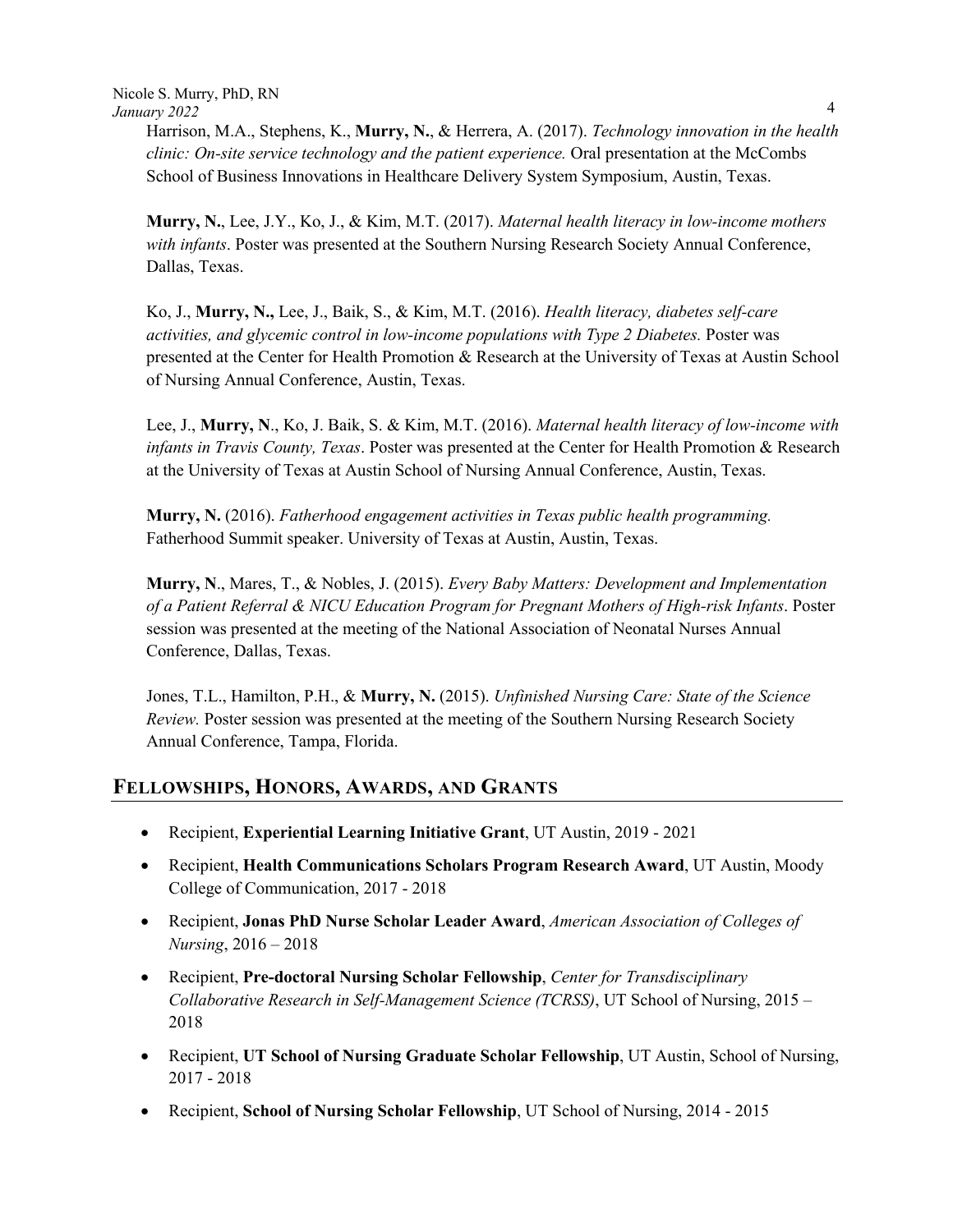- Recipient, **Dean's Scholar Fellowship**, UT School of Nursing, 2013 2014
- Recipient, **Graduate School Fellowship**, UT Austin Graduate School, 2013 2014

### **RESEARCH EXPERIENCE**

#### **Research Project Manager**  Sep 2020 - Current

University of Texas at Austin School of Nursing ProjectHEALING *Coordination of research team to facilitate the development and dissemination of online survey of health and self-management strategies among people with peripheral neuropathy.* 

#### **Doctoral Dissertation August 2018**

The impact of health literacy on self-care activities among underserved patients with Type 2 Diabetes.

#### **TCRSS Pre-doctoral Fellow** Jan 2015 – Aug 2018

University of Texas at Austin School of Nursing

Center for Transdisciplinary Collaborative Research in Self-Management Science (TCRSS) TCRSS is funded by the National Institutes of Health, National Institute for Nursing Research (P30NR015335).

Faculty: M. Kim, PhD, RN, FAAN

*Responsibilities of this fellowship included: 1) providing programming support for local community organization partner, Mama Sana/Vibrant Woman, 2) development of survey questions for program participants, assist in collecting survey data and develop program evaluation reports, 3) conducting literature reviews, developing survey questions, and analyzing data for a Community Health Worker (CHW) workforce evaluation project.*

#### **Graduate Research Assistant** March 2017 – July 2017

University of Texas at Austin School of Nursing Faculty: H. Becker, PhD

*Coordinated and facilitated cognitive interviews of hospital-based nursing educators using the Appraisal of Nursing Practice program evaluation instrument. Assisted Dr. Becker in the development of interview synthesis and report to partners at Ascension. Also led a focus group of nursing fellowship participants regarding evaluation of success in the fellowship program.*

#### **Research Project Manager**  May 2015 – Aug 2015

University of Texas at Austin School of Nursing Faculty: M. Kim, PhD. RN, FAAN

*Coordinated the hiring, training and oversight of research assistants to collect survey data from nearly 400 patients with Type 2 Diabetes from six different Federally Qualified Health Centers across Travis County for a study titled: "Understanding and Promoting Health Literacy in Underserved Communities of Travis County: Multi-level Health Literacy Assessment of an FQHC in Travis County".*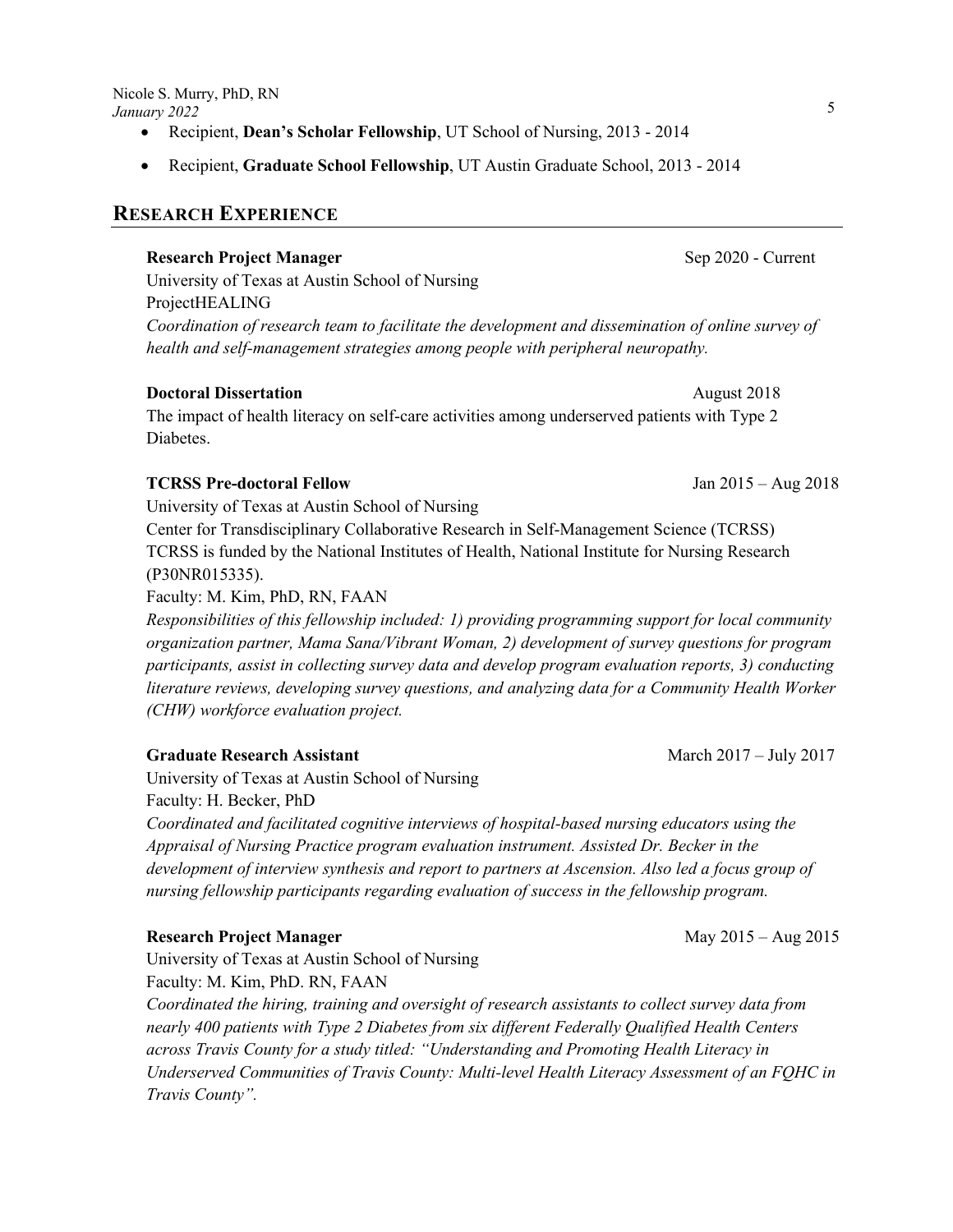| University of Texas at Austin School of Nursing                                                   |                       |
|---------------------------------------------------------------------------------------------------|-----------------------|
| Faculty: M. Kim, PhD, RN, FAAN                                                                    |                       |
| Conducted literature reviews and participated in the development of surveys regarding health      |                       |
| literacy, self-management, and health disparities.                                                |                       |
| <b>Graduate Research Assistant</b>                                                                | Jan $2014 - Aug 2014$ |
| University of Texas at Austin School of Nursing                                                   |                       |
| Faculty: T. Jones, PhD, RN                                                                        |                       |
| Conducted and co-authored a state of the science review regarding unfinished nursing care and the |                       |
| effects on patient outcomes. Co-authored a manuscript on the effect of the Texas nurse staffing   |                       |
| trends before and after state mandated nurse staffing committees.                                 |                       |
| <b>ABSTRACT REVIEWS</b>                                                                           |                       |
| <b>American Public Health Association (APHA) Public Health Nursing</b><br>٠                       | 2020                  |
| <b>American Public Health Association (APHA) Public Health Nursing</b><br>$\bullet$               | 2019                  |

# **UNIVERSITY OF TEXAS AT AUSTIN COMMITTEES**

| • Undergraduate Studies Writing Flag Committee                                                    | $2018 - 2021$ |
|---------------------------------------------------------------------------------------------------|---------------|
| School of Nursing Graduate Faculty Representative                                                 |               |
| Participate in meetings related to approval of faculty proposals related to writing flag courses. |               |

• **UNITY Conference** Community Health Workers 2018

# **UT AUSTIN SCHOOL OF NURSING COMMITTEES**

| $\bullet$ | <b>Undergraduate Curriculum Committee</b>              | $2018 - 2022$ |
|-----------|--------------------------------------------------------|---------------|
|           | School of Nursing Undergraduate Faculty Representative |               |
| $\bullet$ | <b>Departmental Review Committee</b>                   | $2017 - 2018$ |
|           | School of Nursing Graduate Student Representative      |               |
| $\bullet$ | <b>Student Affairs Committee</b>                       | $2014 - 2015$ |
|           | School of Nursing Graduate Student Representative      |               |
| $\bullet$ | <b>Association of Nurses in Graduate School</b>        | $2014 - 2015$ |
|           | PhD Student Representative                             |               |

# **TEACHING EXPERIENCE**

**Clinical Assistant Professor**, The University of Texas at Austin, School of Nursing

| $2020$ - current | Undergraduate | UGS 303 Sleep: Are We Getting Enough?   |
|------------------|---------------|-----------------------------------------|
| $2018$ - current | Undergraduate | Public Health Practicum                 |
| $2018$ - current | Undergraduate | Quality and Safety for Nursing Practice |

**Graduate Research Assistant**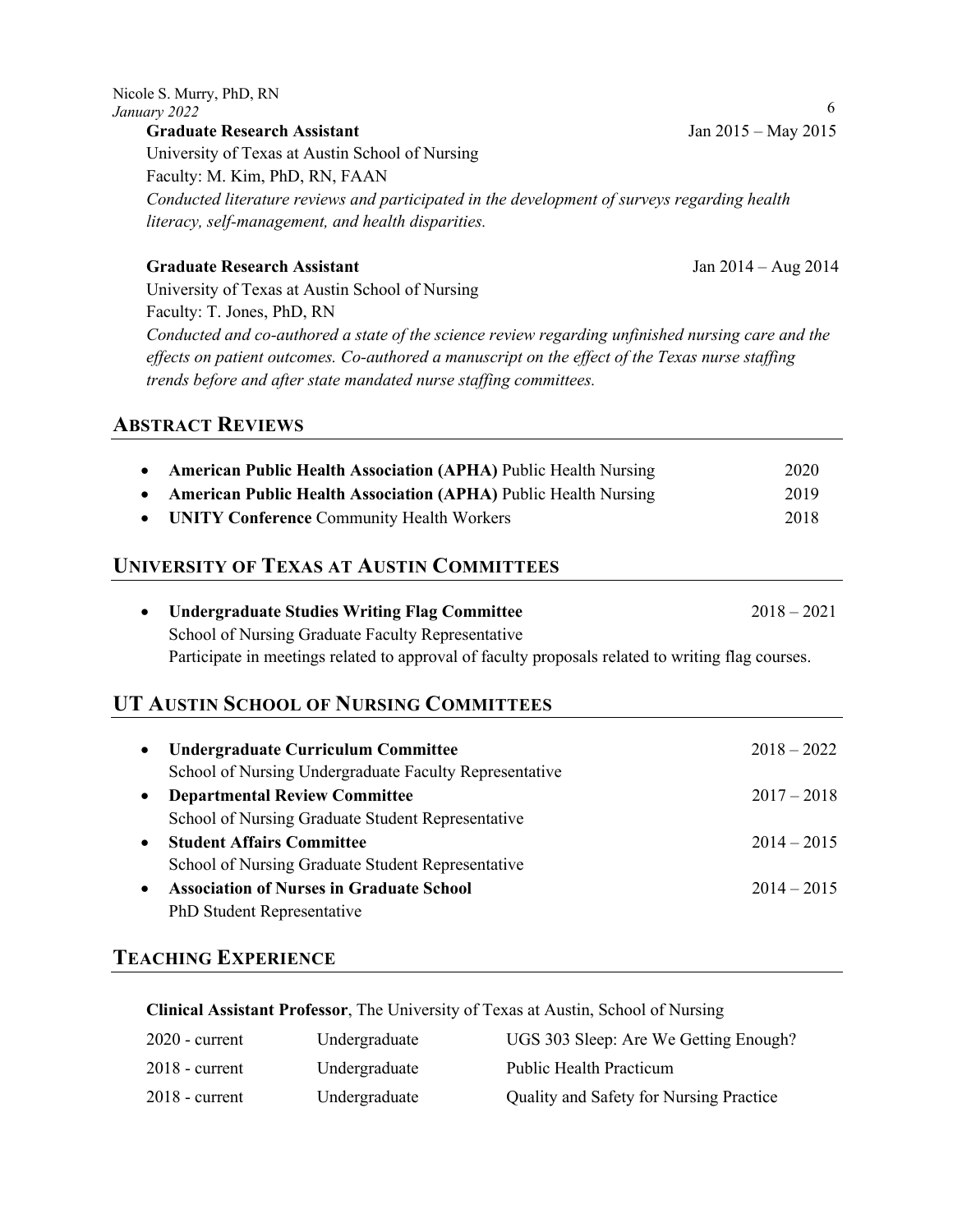| January 2022<br>$2019 - 2020$ | Graduate |                                   | 7<br>Ecological Approaches to Child Health |
|-------------------------------|----------|-----------------------------------|--------------------------------------------|
| 2019                          | Graduate |                                   | Quality & Safety in Healthcare Systems     |
| 2018                          |          | Nursing Research<br>Undergraduate |                                            |

| 2018 | Spring | Undergraduate | Quality & Safety for Nursing Practice |
|------|--------|---------------|---------------------------------------|
| 2017 | Fall   | Undergraduate | Quality & Safety for Nursing Practice |
| 2017 | Spring | Undergraduate | <b>Contemporary Nursing Practice</b>  |
| 2016 | Fall   | Undergraduate | <b>Contemporary Nursing Practice</b>  |

| Graduate Teaching Assistant, The University of Texas at Austin, School of Nursing |  |  |  |  |  |
|-----------------------------------------------------------------------------------|--|--|--|--|--|
|                                                                                   |  |  |  |  |  |

| 2015 | Fall | Undergraduate | UGS: Sleep Matters (P. Carter, PhD, RN) |  |
|------|------|---------------|-----------------------------------------|--|
| 2014 | Fall | Undergraduate | UGS: Sleep Matters (P. Carter, PhD, RN) |  |
| 2013 | Fall | Undergraduate | UGS: Sleep Matters (P. Carter, PhD, RN) |  |

# **Course Descriptions**

| UGS 303 Sleep: Are<br>You Getting Enough?       | The purpose of this course is to introduce undergraduate students to the<br>importance of sleep and the effect of sleep quality on physiological,<br>psychological, emotional, and social performance. As a UT Signature<br>Course, students will develop college-level skills in research, writing,<br>speaking, and discussion through an approach that is both<br>interdisciplinary and contemporary.                                                                                                                                                                                |
|-------------------------------------------------|-----------------------------------------------------------------------------------------------------------------------------------------------------------------------------------------------------------------------------------------------------------------------------------------------------------------------------------------------------------------------------------------------------------------------------------------------------------------------------------------------------------------------------------------------------------------------------------------|
| <b>Ecological Approaches</b><br>to Child Health | This course uses an ecological approach as the foundation for<br>understanding individual, parental, family, and societal determinants of<br>the health of children. Students will gain knowledge of developmental and<br>family theories, and use epidemiological principles to comprehend the<br>complex dimensions and related contextual factors that contribute to the<br>health and well-being of children within families. This course provides<br>theoretical foundations for graduate students interested in health<br>promotion and risk reduction for children and families. |
| Public Health<br>Practicum                      | This practicum requires students to apply public health nursing concepts,<br>theories, and processes used in health promotion, disease or injury<br>prevention, health protection, and risk reduction with individuals, families,<br>groups, communities, and populations.                                                                                                                                                                                                                                                                                                              |
| Quality & Safety for<br><b>Nursing Practice</b> | This course is designed to introduce nursing students to quality and safety<br>issues in healthcare using innovative teaching strategies including<br>presentation of case studies by guest speakers, group brainstorming of<br>solutions to patient safety issues, and collaborative student presentations.<br>In addition, as a writing flag course, students are instructed in scholarly<br>writing.                                                                                                                                                                                 |